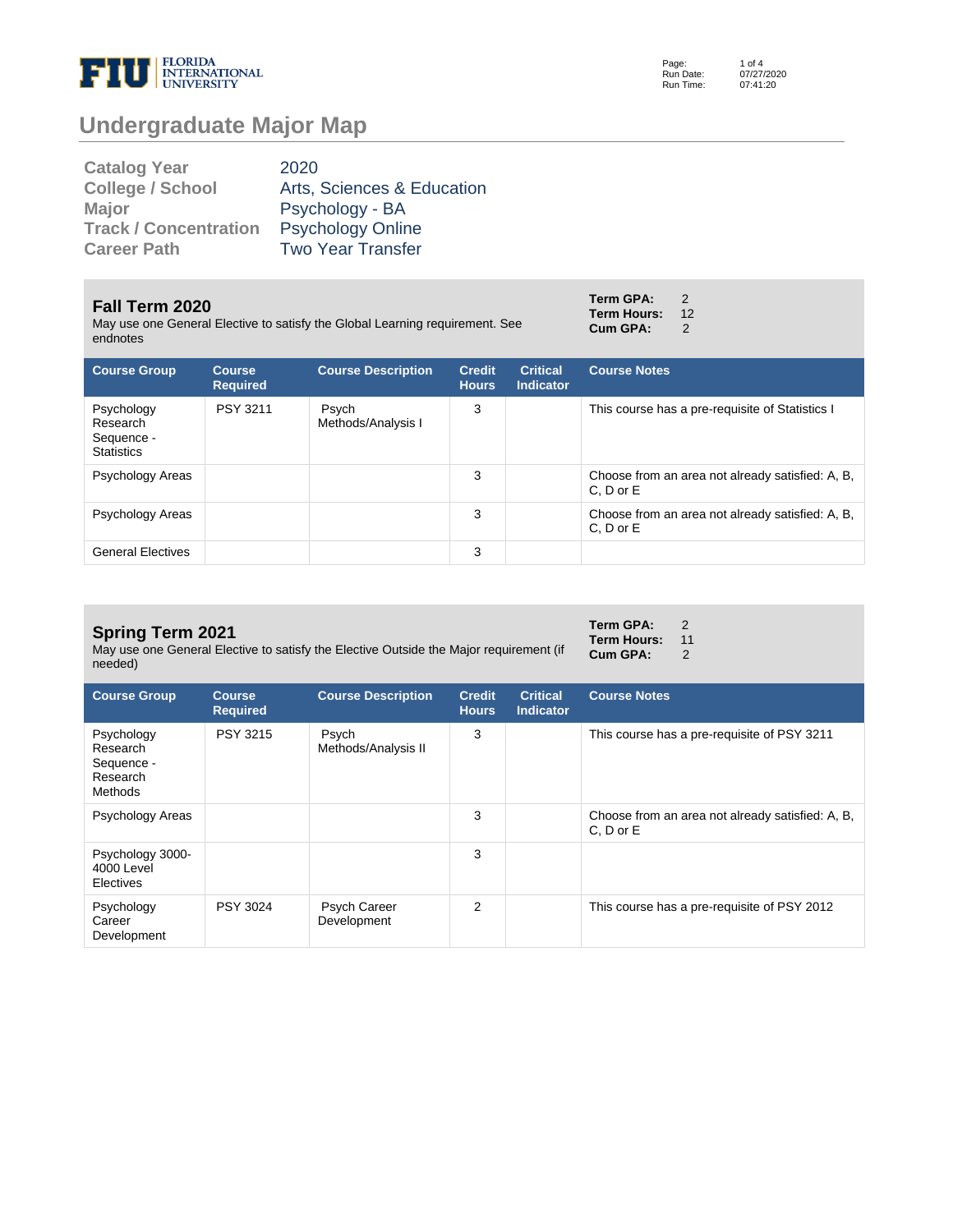

### **Undergraduate Major Map**

| <b>Summer Term 2021</b><br>Use this Semester to catch up on coursework if necessary. |                                  |                           |                               |                                     | Term GPA:<br><b>Term Hours:</b><br>Cum GPA: | 2<br>12<br>2 |
|--------------------------------------------------------------------------------------|----------------------------------|---------------------------|-------------------------------|-------------------------------------|---------------------------------------------|--------------|
| <b>Course Group</b>                                                                  | <b>Course</b><br><b>Required</b> | <b>Course Description</b> | <b>Credit</b><br><b>Hours</b> | <b>Critical</b><br><b>Indicator</b> | <b>Course Notes</b>                         |              |
| Psychology 3000-<br>4000 Level<br>Electives                                          |                                  |                           | 3                             |                                     |                                             |              |
| <b>General Electives</b>                                                             |                                  |                           | 3                             |                                     |                                             |              |
| <b>General Electives</b>                                                             |                                  |                           | 3                             |                                     |                                             |              |
| <b>General Electives</b>                                                             |                                  |                           | 3                             |                                     |                                             |              |

#### **Fall Term 2021**

Apply for Graduation.

Senior Seminar completed this semester

Psychology 3000-4000 Level Electives course may be used to satisfy the Global

Learning requirement. See endnotes

Graduation check before spring registration.

| <b>Course Group</b>                 | <b>Course</b><br><b>Required</b> | <b>Course Description</b> | <b>Credit</b><br><b>Hours</b> | <b>Critical</b><br><b>Indicator</b> | <b>Course Notes</b>                                               |
|-------------------------------------|----------------------------------|---------------------------|-------------------------------|-------------------------------------|-------------------------------------------------------------------|
| Senior Seminar                      | <b>PSY 4931</b>                  | Senior Seminar            | 3                             |                                     | Topics will vary. This course has a prerequisite<br>of PSY 3215   |
| Psychology Areas                    |                                  |                           | 3                             |                                     | Choose from an area not already satisfied: A, B,<br>$C. D$ or $E$ |
| 3000-4000 Level<br><b>Electives</b> |                                  |                           | 3                             |                                     |                                                                   |
| <b>General Electives</b>            |                                  |                           | 3                             |                                     |                                                                   |

|                                                  | <b>Term GPA:</b> 2    |  |
|--------------------------------------------------|-----------------------|--|
| <b>Spring Term 2022</b>                          | <b>Term Hours: 12</b> |  |
| Final graduation check early on in the semester. | Cum GPA:              |  |

| <b>Course Group</b>                         | <b>Course</b><br><b>Required</b> | <b>Course Description</b> | <b>Credit</b><br><b>Hours</b> | <b>Critical</b><br><b>Indicator</b> | <b>Course Notes</b>                                           |
|---------------------------------------------|----------------------------------|---------------------------|-------------------------------|-------------------------------------|---------------------------------------------------------------|
| Psychology Areas                            |                                  |                           | 3                             |                                     | Choose from an area not already satisfied: A, B,<br>C, D or E |
| Psychology 3000-<br>4000 Level<br>Electives |                                  |                           | 3                             |                                     |                                                               |
| 3000-4000 Level<br>Electives                |                                  |                           | 3                             |                                     |                                                               |
| 3000-4000 Level<br>Electives                |                                  |                           | 3                             |                                     |                                                               |

#### **Summer Term 2022**

**Term GPA:** 2 **Cum GPA:** 

**Term GPA:** 2 **Term Hours:** 12 **Cum GPA:** 2

Use this Semester to catch up on coursework if necessary.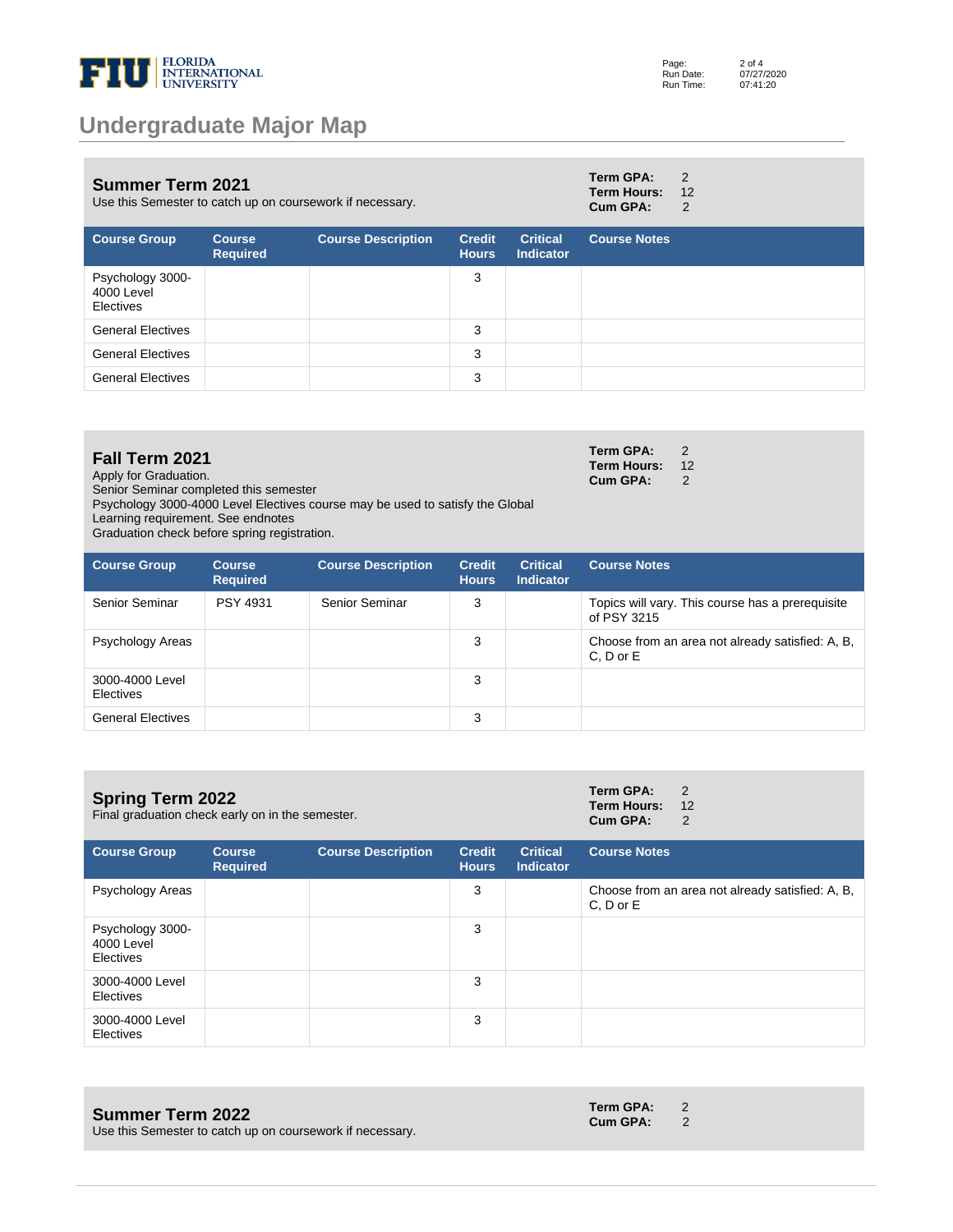

| <b>Undergraduate Major Map</b> |  |  |  |  |  |
|--------------------------------|--|--|--|--|--|
|--------------------------------|--|--|--|--|--|

#### **General Requirements**

The following courses are perquisites for the major: (FIU Courses; Equivalent Courses) BSC2023; BSC2010 or BSC 2085 or BSC 2086 PSY2012; DEP2000 or DEP2001 or CLP2001 or SOP2772; PSB 2071 STA2122 or STA3111; STA2023

\*Critical Indicator is the minimum grade indicated in specific courses to demonstrate proficiency and progress in major. Earning less than the minimum grade is a trigger for a conversation with advisor.\*

GENERAL UNIVERSITY REQUIREMENTS

Transfer students are assumed to have completed an Associates of Arts degree from a Florida public institution or completed 60 credits and the University Core Curriculum requirements.

In addition, the following courses are required of incoming transfer students: Global Learning requirement for transfers: Transfers entering FIU Fall 2011 or later are required to take two Global Learning courses.

Those who meet University Core Curriculum Requirements prior to entering FIU -Two Global Learning Discipline Specific courses (One of the two may be a Global Learning Foundation course chosen in consultation with your advisor)

Those who do not meet University Core Curriculum requirements prior to entering FIU -One Global Learning Foundation course (from the University Core Curriculum) -One Global Learning Discipline Specific course

Transfer courses may not be used to meet the FIU Global Learning requirement. For a list of Global Learning courses: http://goglobal.fiu.edu

Grades: Students must earn a grade of "C" or higher in all courses required for the major.

Selected Psychology Area requirements

- Students must take at least one course from each of the following groups:

- A. Cognitive/Neuroscience
- B. Social
- C. Applied
- D. Clinical/Personality
- E. Developmental

Course IDs and names can be found in the catalog and on the Psychology Department webpage psychology.fiu. edu under undergraduate majors' information.

3000/4000 level general electives refer to upper level electives which begin with a sequence of 3 or a 4.